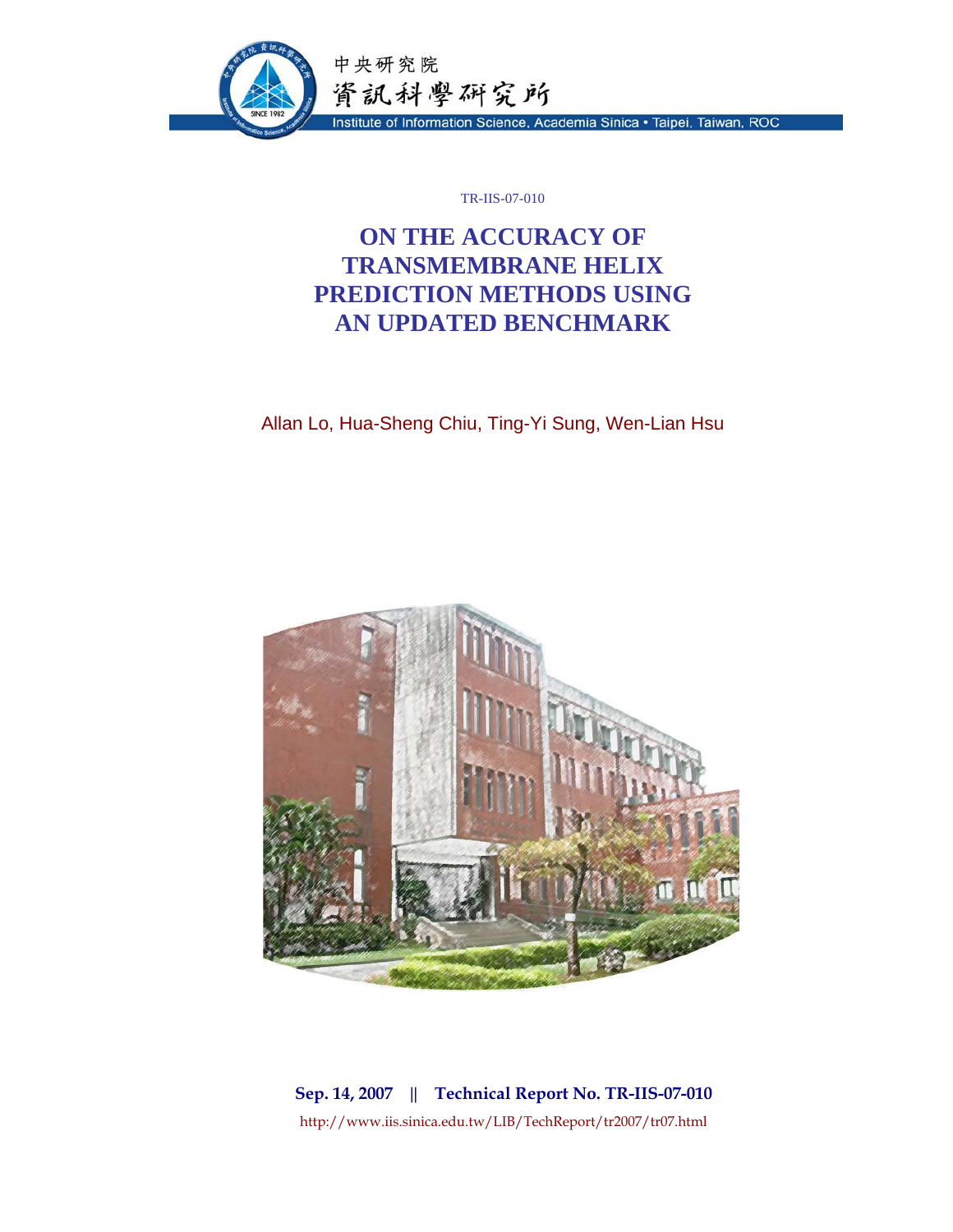# ON THE ACCURACY OF TRANSMEMBRANE HELIX PREDICTION METHODS USING AN UPDATED BENCHMARK

Allan Lo<sup>1,2</sup>, Hua-Sheng Chiu<sup>3</sup>, Ting-Yi Sung<sup>3</sup>, Wen-Lian Hsu<sup>3,\*</sup>

*1 Bioinformatics Program, Taiwan International Graduate Program, Academia Sinica, Taipei, Taiwan 2* <sup>2</sup>Department of Life Sciences, National Tsing Hua University, Hsinchu, Taiwan *Bioinformatics Lab., Institute of Information Science, Academia Sinica, Taipei, Taiwan Email: {allanlo, huasheng, tsung, hsu}@iis.sinica.edu.tw* 

#### **Abstract**

The prediction of transmembrane (TM) helix and topology is an important field of bioinformatics owing to the difficulties in obtaining high-resolution structures of membrane proteins. Many methods have been developed and several evaluations have compared the performance of individual methods using benchmarks from various sources. We present an analysis of a popular evaluation method by Kernytsky and Rost, which is created using data sets from more than six years ago. Our analysis shows that the benchmark contains data that have substantial disagreements in comparison with the current annotations in SwissProt Release 54.1. Furthermore, the benchmark also contains issues such as annotations of low reliability, sequence redundancy, and presence of signal peptides. We perform updating and cleansing of the above issues in the benchmark, and evaluate eleven widely used methods, including SVM*top*, a hierarchical classification method based on support vector machines (SVM). The results show that SVMtop is ranked highly among the top-performing methods for helix prediction, correctly predicting the location of helices for more than 80% of the updated benchmark. Given the discrepancies and noises in the original benchmark, it should be used with discretion for assessing the performance of TM helix predictions. The analysis also implies that there is an urgent need for creating a new benchmark for an accurate and objective comparison. The updated benchmark is available for public use at http://bio-cluster.iis.sinica.edu.tw/~bioapp/SVMtop/dataset.htm.

#### **Keywords**

membrane protein, transmembrane helix, topology prediction, support vector machines, structure prediction

### I. INTRODUCTION

Integral membrane proteins constitute a wide and important class of biological entities that are crucial for life, representing about 25% of the proteins encoded by several genomes [1-3]. They also play a key role in various cellular processes including signal and energy transduction, cell-cell interactions, and transport of solutes and macromolecules across membranes [4]. Despite their biological importance, the proportion of available high-resolution structures is exceedingly limited at about 0.5% of all solved structures [5], compared to that of globular proteins deposited in the Protein Data Bank (PDB) [6]. In the absence of a high-resolution structure, an accurate structural model is important for the functional annotation of membrane proteins. A membrane protein structural model defines the number and location of transmembrane helices (TMHs) and the orientation or topology of the protein relative to the lipid bilayer. However, experimental approaches for identifying membrane protein structural models are time-consuming [7]. Therefore, bioinformatics development in sequence-based prediction methods is valuable for elucidating the structural genomics of membrane proteins.

Many different methods have been developed to predict structural models of TM proteins. Earlier approaches relied on physico-chemical properties such as hydrophobicity [8-10] to identify TMH regions. Recently, more advanced methods using hidden Markov models [3, 11], neural networks [12] and support vector machines (SVM) [13] have been developed, and they have achieved significant improvements in prediction accuracy.

\* Corresponding author.

<sup>§</sup> This work was supported in part by the thematic program of Academia Sinica under grant AS94B003 and AS95ASIA02.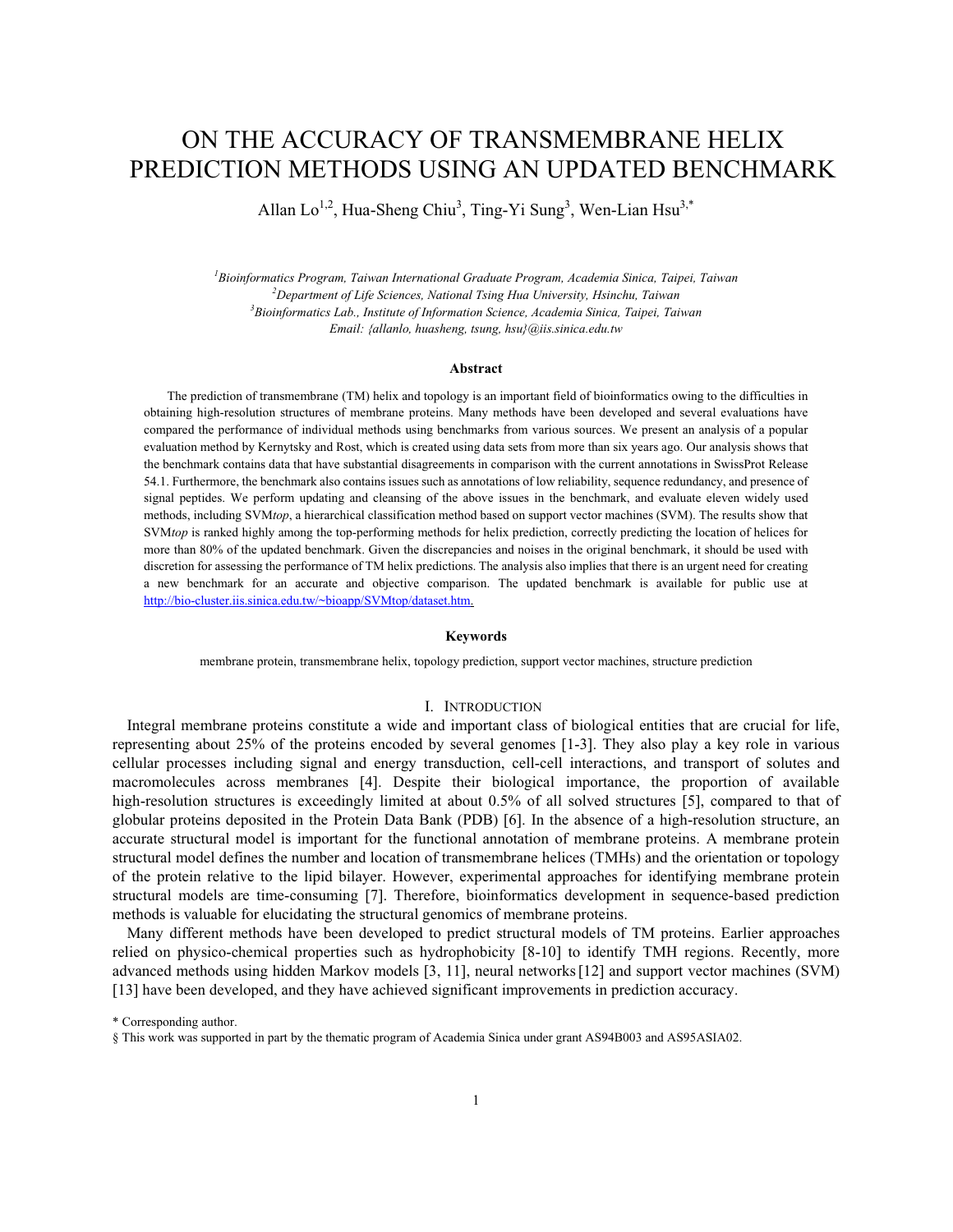Concurrently, several evaluation studies have examined the performance of different methods [14-18]. However, no method is consistently ranked as the top-performing method because 1) the data sets used for evaluation are quite different; and 2) no consistent criteria for measuring performance are used. One evaluation, in particular, assesses the TM helix prediction accuracy and is available as an online server [17]. For a total of 2247 proteins, this benchmark consists of four groups of data sets including high- and low-resolution TM proteins, signal peptides, and soluble proteins. It offers a static evaluation by allowing users to upload their predictions onto the server, and the results will be benchmarked against other methods. Essentially, this evaluation is the first of its kind, and it is valuable for benchmarking purposes when developing a new method given its timeliness and usability. However, since the TM protein data sets are compiled from more than six years ago, it is very likely that they have undergone substantial modifications [19]. Therefore, we design this study to evaluate the suitability of the benchmark.

First, we use the benchmark to evaluate a method of our previous work, SVM*top*, and the initial results appear to be contradictory to the results of our own assessment [13, 20]. The poor results achieved by SVM*top*, particularly in the TM helix prediction, prompted us to carry out a detailed analysis. As the first step, we question the validity and correctness of the data sets by checking if the annotations are updated with the current annotations in SwissProt Release 54.1 [21]. If the data sets are indeed updated, they should have very high agreement with the current annotations, and the annotations evaluated by the benchmark should in turn, achieve very high performance. Since the original benchmark is used, the identity of each protein (high- or low- TM protein, signal peptide, or soluble protein) is not given. We identify each of the 2247 proteins in the benchmark by matching it with a data set from Chen *et al*. [16] and using the BLASTP program [22]. Next, the annotation of each TM protein is extracted from SwissProt Release 54.1. The TM proteins of current annotation are then uploaded to the server to test for consistency. In the second step, we also re-assess SVM*top*, among other existing methods for comparison using the updated annotations.

The results indicate that 1) the original benchmark does contain a substantial amount of inconsistencies with the current annotations (>20%), in addition to sequence redundancy and signal peptides; and 2) the performance of SVM*top* is under-estimated using the original benchmark due to the issues outlined above. The prediction accuracy for helix location of SVM*top* is well over 80% when evaluated using the updated data sets for both high- and low-resolution TM proteins, and it compares favorably with ten other methods. This agrees well with our previous work of evaluations from two benchmarks consisting of high- and low-resolution TM proteins. An important implication is that evaluations containing old annotations should be used with caution and the results should be carefully interpreted, if not avoided entirely. This also calls for a new benchmark of updated annotations for a fair assessment of TM prediction methods.

#### II. METHODS

#### *A. SVMtop methodology*

SVM*top* represents a support vector machine method for transmembrane helix and *top*ology prediction, using two-stage hierarchical classification. The task of helix and topology prediction is separated into two stages in a hierarchical framework, thus the complexity of each stage is reduced and relevant input features can be applied separately. For helix prediction in the first stage, we select and integrate multiple input features based on both the sequence and the structure of a TM helix for the first SVM classifier. In the second stage, topology (sidedness of the N-terminus) prediction is accomplished by the second classifier and a new scoring function called the *Alternating Geometric Scoring Function* (AGSF). Figure 1 shows the system architecture of the method. Detailed feature selection and encoding as well as the calculation of AGSF are described in Lo *et al.* [13, 20].

#### *B. Evaluating SVMtop using the original benchmark*

We evaluated SVM*top* using the original benchmark as published online by Kernytsky and Rost [17] by uploading the prediction of SVM*top* onto the server at http://cubic.bioc.columbia.edu/tmh\_benchmark. The benchmark contains four different types of proteins: high-resolution TM proteins, low-resolution TM proteins, signal peptides, and soluble proteins. Therefore, this benchmark also assesses the power to discriminate signal peptides and soluble proteins in addition to helix predictions.The prediction is accepted in two formats: 1) helix start and end numbers after the protein number (e.g.  $>0$  11, 35 denotes that the helix starts at 11<sup>th</sup> position and ends at the 35<sup>th</sup> amino acid); and 2) per-residue prediction (e.g. >1 LLHHHHLL), where L stands for loop residues and H represents helix residues after the protein number. We uploaded the prediction in Format 1 onto the server and the results are returned with a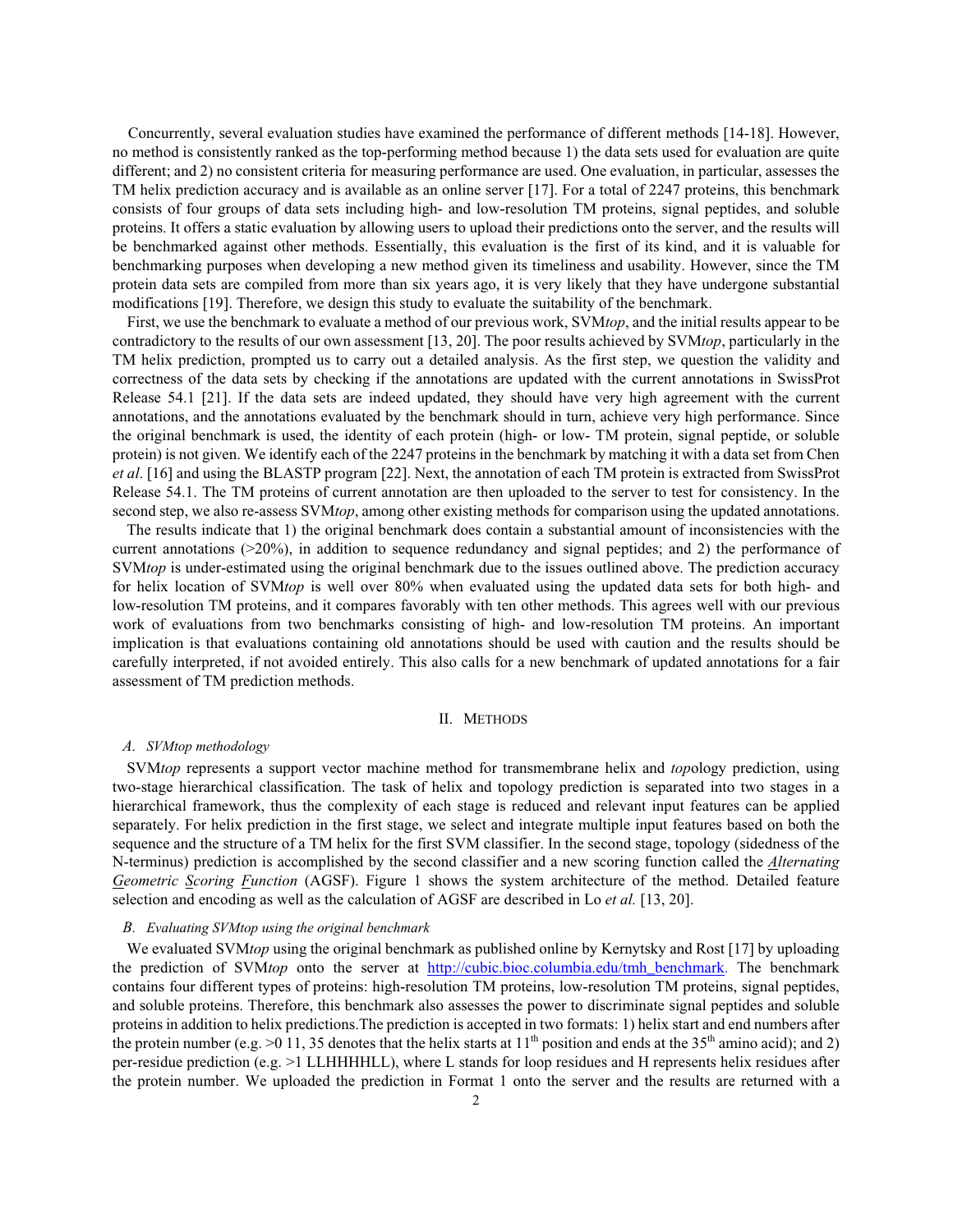comparison with other methods as shown in Section III-A.

*C. Identifying the proteins in the benchmark and retrieving the current annotations* 

Each of the proteins in the original benchmark must first be identified before we can retrieve their annotations in the SwissProt. Therefore, we performed extensive work to decode the identity of all 2247 proteins by first matching it with another data set used in Chen *et al.* [16] which is available at http://cubic.bioc.columbia.edu/papers/2002\_htm\_eval/data/. We will refer to this data set as Chen-2002. It contains sequences and protein IDs for 36 high-resolution TM proteins, 165 low-resolution TM proteins, 616 soluble proteins, and 1418 signal peptides. We tried to first identify each of the 2247 proteins in the benchmark by one-against-all matching with the sequences given in Chen-2002. If a protein sequence matched 100% with the sequence as given in Chen-2002, it was assigned as one of the high/low/soluble/signal proteins as labeled in Chen-2002. If it was not matched, we used blastp searching against SwissProt v.54.1 to identify them. Each of the 2247 proteins was identified according to its category and Protein Name or PDB ID. Examples identified by matching with Chen-2002, are shown in the order of protein number in benchmark, group, database|protein name or PDB ID:

| >1 HIGH_RES,PDB 1afo_A;     | >36 LOW_RES, SWISS   1b27_human; |
|-----------------------------|----------------------------------|
| $>$ 201 SIGNAL, 11S3 HELAN; | $>1620$ SOLUBLE, 1a1d;           |

An example of a protein identified by BLASTP, is shown in the order of protein number in benchmark, blastp-identified, group of protein, database|protein name or PDB ID:

>25 BLASTP,SOLUBLE,SWISS|MEL\_APICE;



Fig. 1. Flowchart of SVM*top.* The left panel describes Helix Prediction of Stage 1 in the order of: peptide extraction by sliding windows; feature encoding and scaling; prediction of helix (*H*) and non-helix ( $\sim$ *H*) residues; determination of TMH candidates. The right panel describes Topology Prediction of Stage 2 in the order of: identify non-helical segments; peptide extraction by sliding windows; feature encoding and scaling; prediction of inside (*i*) and outside (*o*) residues; applying AGSF to obtain the final topology.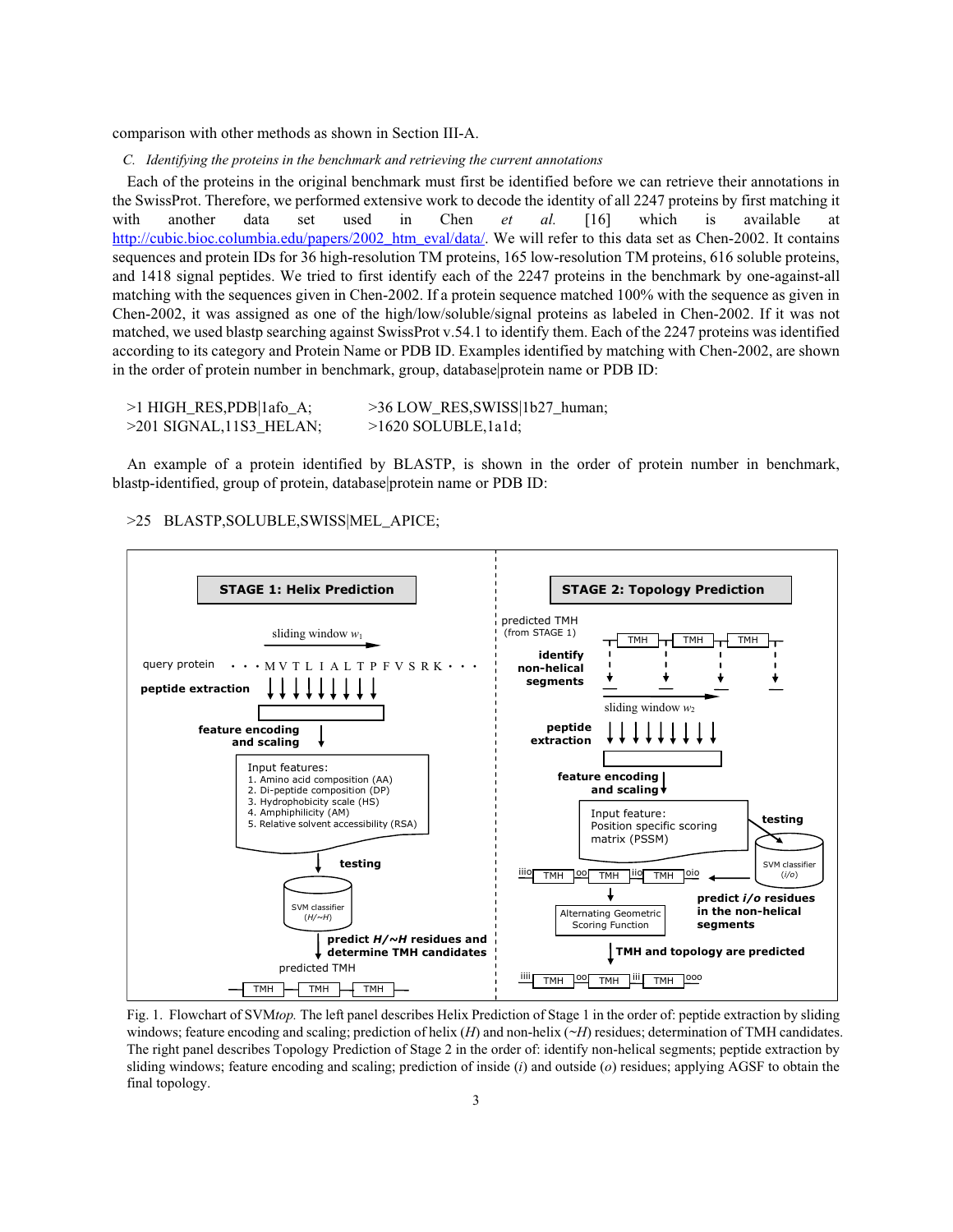Figure 2 shows the flowchart of the abovementioned procedure. For each of the low- and high-resolution TM proteins, we obtained their PDB IDs or SwissProt protein names. We then downloaded the corresponding annotations from SwissProt Release 54.1 and obtained the topology information from the FT lines of the raw text format. Some high-resolution TM proteins do not have complete SwissProt topology annotations, thus we took the annotations from MPtopo database (Last update, Aug. 30, 2007) [23]. The high-resolution TM proteins with MPtopo annotations are 1bgy\_C, 1bgy\_D, 1bgy\_G, 1bgy\_J, 1bl8\_A, and 1ehk\_A. The TM proteins with updated annotations were then uploaded as predictions onto the server, to test for any inconsistency with the server's annotation. The results are shown in Section III-C.



Fig. 2. The procedure taken to identify the proteins in the benchmark.

#### *D. Performance evaluation using the updated benchmark*

After we updated the benchmark using the current annotations from SwissProt Release 54.1, we re-evaluated SVM*top* and also ten other popular TM helix prediction methods, including TMHMM2 [3], HMMTOP2 [11], PHDhtm v1.96 [12], MEMSAT3 [24], TopPred 2 [25], SOSUI 1.1 [26], SPLIT4 [27], ConPred II [28], Phobius [29], and PolyPhobius [30]. We used the default settings for each online server compared, wherever applicable.

#### *E. Evaluation metrics*

To assess the prediction accuracy, we followed the evaluation measures as described by Chen *et al*. [16]. There are three types of measures: per-protein, per-segment, and per-residue accuracy as listed in Table I. For per-residue measures, we also used Matthew's correlation coefficient (*MCC*), which is a more robust measure than using recall or precision alone [31]. In addition, we have used an overlap of at least 9 residues for a correctly predicted TMH segment, whereas many other methods have used a more relaxed criterion of 3 overlapping residues [3,11,12]. A correctly predicted TMH segment is defined as a one-to-one overlap with the true TMH segment.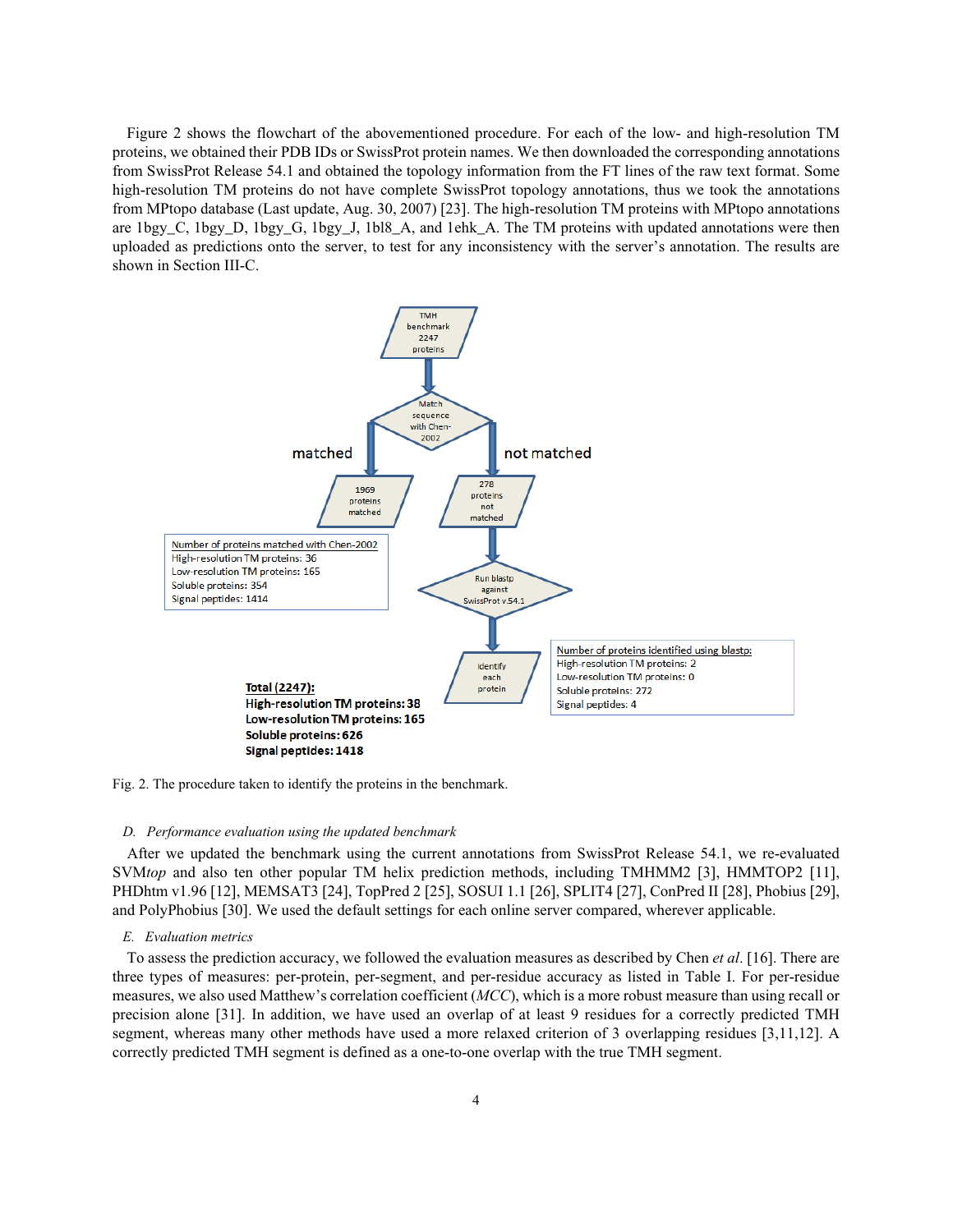| Symbol                                       | Formula                                                                                                                                                                                                                                                                   | Description                                                                        |
|----------------------------------------------|---------------------------------------------------------------------------------------------------------------------------------------------------------------------------------------------------------------------------------------------------------------------------|------------------------------------------------------------------------------------|
| $Q_{ok}$                                     | $\frac{\sum_{i}^{i} \sigma_{i}}{N_{\text{max}}} \times 100\%, \text{ with } \delta_{i} = \begin{cases} 1, & \text{if } Q_{\text{hmm}}^{s_{\text{obs}}} \wedge Q_{\text{hmm}}^{s_{\text{p}} \wedge d} = 100\% \text{ for protein } i \\ 0, & \text{otherwise} \end{cases}$ | percentage of proteins in which all its<br>TMH segments are predicted<br>correctly |
| $\mathcal{Q}_{\mathit{htm}}^{\mathit{%obs}}$ | number of correctly predicted TM in data set<br>$-x100\%$<br>number of TM observed in data set                                                                                                                                                                            | TMH segment recall                                                                 |
| $\mathcal{Q}_{\mathit{htm}}^{\mathit{%prd}}$ | number of correctly predicted TM in data set ×100%<br>number of TM predicted in data set                                                                                                                                                                                  | TMH segment precision                                                              |
| $Q_2$                                        | $\sum_{i}^{N_{pure}}$ number of residues predicted correctly in protein <i>i</i> number of residues in prtoein <i>i</i><br>$\times 100\%$<br>$N_{\text{prot}}$                                                                                                            | averaged percentage of correctly<br>predicted TMH residues of all<br>proteins      |
| $\mathcal{Q}_{2T}^{\text{\tiny\it\%obs}}$    | number of residues correctly predicted in TM helices<br>$2 \times 100\%$<br>number of residues observed in TM helices                                                                                                                                                     | TMH residue recall                                                                 |
| $Q_{2T}^{\%prd}$                             | number of residues correctly predicted in TM helices $\times 100\%$<br>number of residues predicted in TM helices                                                                                                                                                         | TMH residue precision                                                              |
|                                              | $\frac{TP \times TN - FP \times FN}{\sqrt{(TP + FP)(TP + FN)(TN + FP)(TN + FN)}}$ , where                                                                                                                                                                                 |                                                                                    |
| MCC                                          | $TP$ : number of correctly predicted helix residues<br><i>TN</i> : number of correctly predicted non-helix residues<br><i>FP</i> : number of incorrectly predicted helix residues<br><i>FN</i> : number of incorrectly predicted non-helix residues                       | Matthew's correlation coefficient for<br><b>TMH</b> residues                       |

TABLE I EVALUATION METRICS USED IN THIS WORK

We only evaluate the per-protein measure, *Qok* for helix prediction because no topology information can be retrieved for some proteins. Per-segment measures include  $Q_{\text{thm}}^{\text{s}}$  and  $Q_{\text{thm}}^{\text{s}}$  and  $Q_{\text{thm}}^{\text{s}}$ . Per-residue measures include  $Q_2$ ,  $Q_{2T}^{\text{s}}$ ,  $Q_{2T}^{\text{s}}$ ,  $Q_{2T}^{\text{s}}$ , and MCC.  $N_{prot}$  is the number of proteins in a data set; *TP*: true positive; *TN*: true negative; *FP*: false positive; *FN*: false negative.

#### III. RESULTS AND DISCUSSION

#### *A. Performance of SVMtop evaluated by the original benchmark*

The performance of SVM*top* assessed by the original benchmark for high- and low-resolution TM proteins is listed in Table II and Table III, respectively. From the first glimpse of the results, although SVM*top* (indicated as "YOU") achieves relatively good per-residue accuracy for both data sets, it does not perform favorably against other methods such as HMMTOP, TMHMM, and PHDhtm in per-protein score. Particularly, the *Qok* (percentage of proteins with all helices predicted correctly) score is very low for low-resolution set, at 57%. This is significantly lower than that of TMHMM, at 75%. These results are very different from our previous evaluations using more expanded data sets [13, 20]. Another peculiar observation is that, SVM*top* has the best  $Q_2$ , good per-segment recall  $Q_{htm}^{\gamma_{\text{oobs}}}$  and precision  $Q_{\text{thm}}^{\text{4-prd}}$  (>90%), but the  $Q_{\text{ok}}$  score is significantly lower (57%) than that of  $Q_2$  (92%) in the low-resolution set. Therefore, we decided to examine the benchmark more closely. Since SVM*top* was trained on an updated version of Möller's data set [19] using SwissProt, we already found a lot of modifications (unpublished results). We suspected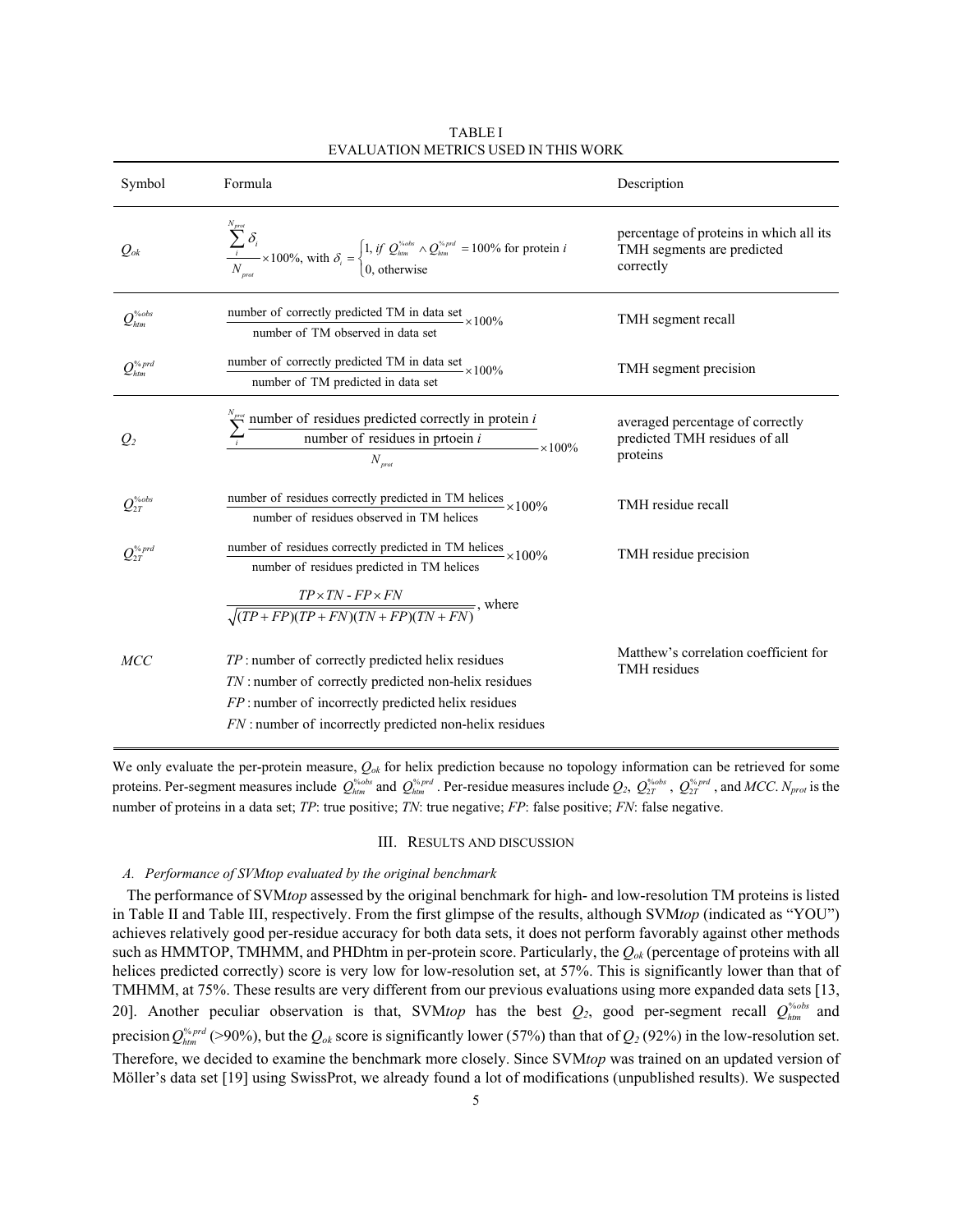that the benchmark which also used Möller's data set would likely contain some old information. Hence, we identified each of the 2247 proteins, and downloaded their annotations from SwissProt.

In Table IV, SVM*top*'s performance on soluble proteins is listed. It is clear that SVM*top* achieves the best discrimination among all methods compared by achieving 0% false positive and negative rates. In addition, SVM*top* is also assessed in terms of signal peptide discrimination in Table V. Since SVM*top* was not trained to discriminate signal peptides, it is expected that many of the signal peptides could be wrongly predicted as TM helices (93%). From this preliminary evaluation, we decided to examine the TM proteins more closely, by addressing the poor performance in *Qok*.

|             |                     | <b>Qhtm</b>                    | Qhtm                 |        | Q2T                            | Q2T                  |
|-------------|---------------------|--------------------------------|----------------------|--------|--------------------------------|----------------------|
| Method $^2$ | $Q$ ok <sup>2</sup> | $\frac{9}{6}$ obs <sup>2</sup> | $\frac{9}{\sqrt{2}}$ | $Q2^2$ | $\frac{9}{6}$ obs <sup>2</sup> | $\frac{9}{\sqrt{2}}$ |
| PHDpsihtm08 | 84                  | 99                             | 98                   | 80     | 76                             | 83                   |
| HMMTOP2     | 83                  | 99                             | 99                   | 80     | 69                             | 89                   |
| DAS         | 79                  | 99                             | 96                   | 72     | 48                             | 94                   |
| YOU         | 75                  | 96                             | 93                   | 86     | 81                             | 90                   |
| TopPred2    | 75                  | 90                             | 90                   | 77     | 64                             | 83                   |
| TMHMM1      | 71                  | 90                             | 90                   | 80     | 68                             | 81                   |
| SOSUI       | 71                  | 88                             | 86                   | 75     | 66                             | 74                   |
| PHDhtm07    | 69                  | 83                             | 81                   | 78     | 76                             | 82                   |
| KD          | 65                  | 94                             | 89                   | 67     | 79                             | 66                   |
| PHDhtm08    | 64                  | 77                             | 76                   | 78     | 76                             | 82                   |
| GES         | 64                  | 97                             | 90                   | 71     | 74                             | 72                   |
| PRED-TMR    | 61                  | 84                             | 90                   | 76     | 58                             | 85                   |
| Ben-Tal     | 60                  | 79                             | 89                   | 72     | 53                             | 80                   |
| Eisenberg   | 58                  | 95                             | 89                   | 69     | 77                             | 68                   |
| Hopp-Woods  | 56                  | 93                             | 86                   | 62     | 80                             | 61                   |
| ww          | 54                  | 95                             | 91                   | 71     | 71                             | 72                   |
| Roseman     | 52                  | 94                             | 83                   | 58     | 83                             | 58                   |
| Av-Cid      | 52                  | 93                             | 83                   | 60     | 83                             | 58                   |
| Levitt      | 48                  | 91                             | 84                   | 59     | 80                             | 58                   |
| A-Cid       | 47                  | 95                             | 83                   | 58     | 80                             | 56                   |
| Heijne      | 45                  | 93                             | 82                   | 61     | 85                             | 58                   |
| Bull-Breese | 45                  | 92                             | 82                   | 55     | 85                             | 55                   |
| Sweet       | 43                  | 90                             | 83                   | 63     | 83                             | 60                   |
| Radzicka    | 40                  | 93                             | 79                   | 56     | 85                             | 55                   |
| Nakashima   | 39                  | 88                             | 83                   | 60     | 84                             | 58                   |
| Fauchere    | 36                  | 92                             | 80                   | 56     | 84                             | 56                   |
| Lawson      | 33                  | 86                             | 79                   | 55     | 84                             | 54                   |
| EM          | 31                  | 92                             | 77                   | 57     | 85                             | 55                   |
| Wolfenden   | 28                  | 43                             | 62                   | 62     | 28                             | 56                   |

| TABLE II                                                         |
|------------------------------------------------------------------|
| HIGH-RESOLUTION ACCURACY OF SVMtop BEFORE UPDATING THE BENCHMARK |

The raw output of the benchmark server is shown. The question mark (?) denotes a hyperlink for explanation in the original output. SVM*top* is indicated as "YOU"*.* (Sorting on column 1 - highlighted)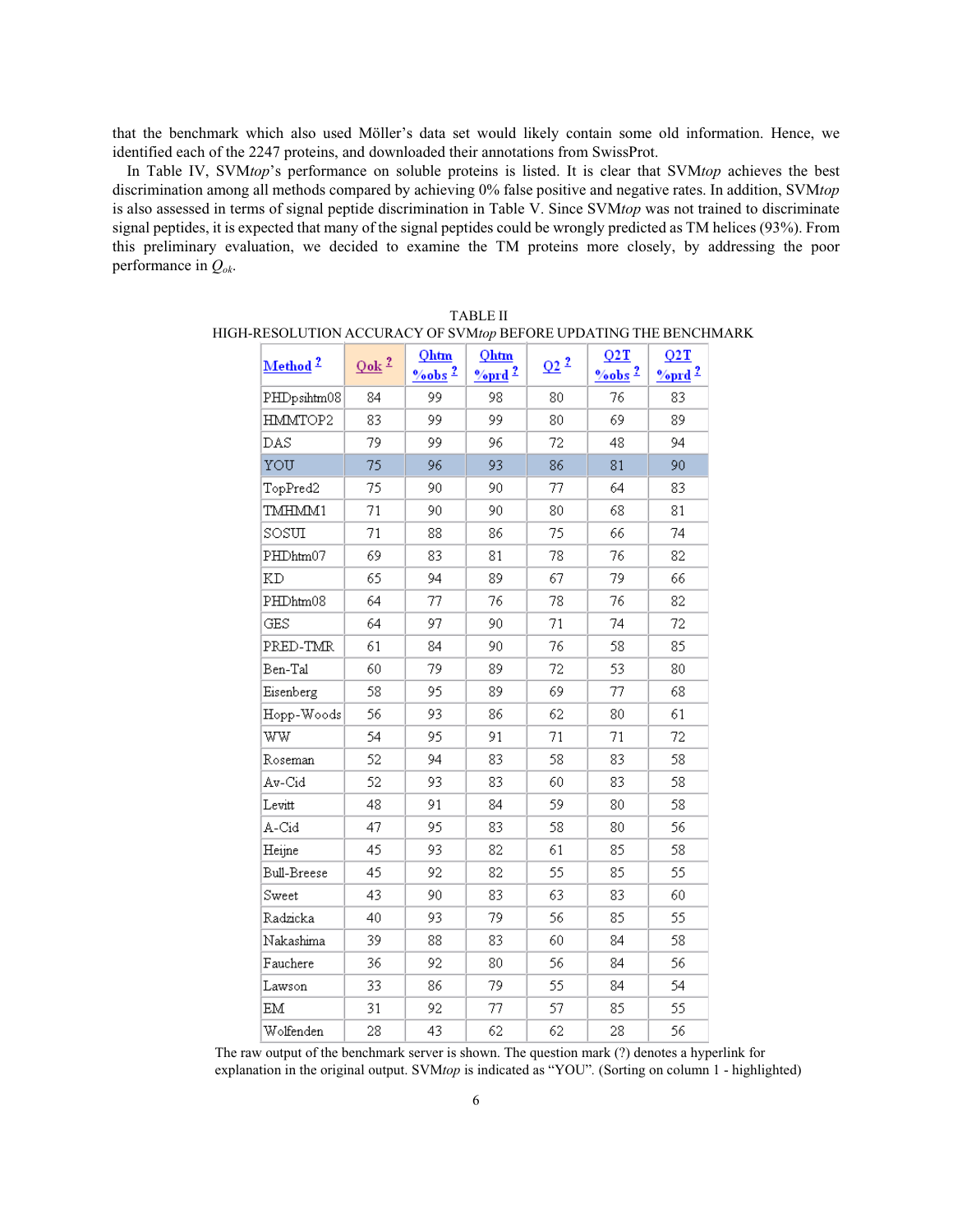| Method <sup>2</sup> | $Q$ ok <sup>2</sup> | <b>Qhtm</b><br>$\%$ obs <sup>2</sup> | <b>Qhtm</b><br>$\frac{9}{\sqrt{2}}$ | Q2 <sup>2</sup> | Q2T<br>$\degree$ obs <sup>2</sup> | Q2T<br>$\frac{9}{\sqrt{2}}$ |
|---------------------|---------------------|--------------------------------------|-------------------------------------|-----------------|-----------------------------------|-----------------------------|
| TMHMM1              | 72                  | 91                                   | 92                                  | 90              | 83                                | 80                          |
| PHDpsiHtm08         | 67                  | 95                                   | 94                                  | 89              | 87                                | 77                          |
| HMMTOP2             | 66                  | 94                                   | 93                                  | 90              | 85                                | 83                          |
| PRED-TMR            | 58                  | 92                                   | 93                                  | 90              | 78                                | 86                          |
| YOU                 | 57                  | 95                                   | 85                                  | 92              | 89                                | 82                          |
| PHDhtm08            | 57                  | 86                                   | 86                                  | 87              | 83                                | 75                          |
| PHDhtm07            | 56                  | 85                                   | 86                                  | 87              | 83                                | 75                          |
| SOSUI               | 49                  | 88                                   | 86                                  | 88              | 79                                | 72                          |
| TopPred2            | 48                  | 84                                   | 79                                  | 88              | 74                                | 71                          |
| DAS                 | 39                  | 93                                   | 81                                  | 86              | 65                                | 85                          |
| Ben-Tal             | 35                  | 79                                   | 90                                  | 87              | 67                                | 83                          |
| Wolfenden           | 29                  | 56                                   | 82                                  | 80              | 47                                | 76                          |
| ww                  | 27                  | 90                                   | 75                                  | 81              | 83                                | 59                          |
| <b>GES</b>          | 23                  | 93                                   | 68                                  | 78              | 87                                | 53                          |
| Eisenberg           | 20                  | 90                                   | 63                                  | 72              | 89                                | 47                          |
| <b>KD</b>           | 13                  | 88                                   | 59                                  | 63              | 91                                | 42                          |
| Sweet               | 11                  | 87                                   | 59                                  | 58              | 88                                | 38                          |
| Hopp-Woods          | 11                  | 87                                   | 58                                  | 54              | 90                                | 36                          |
| Heijne              | 11                  | 89                                   | 55                                  | 51              | 91                                | 35                          |
| Av-Cid              | 10                  | 87                                   | 58                                  | 53              | 89                                | 36                          |
| Roseman             | 9                   | 89                                   | 56                                  | 48              | 91                                | 34                          |
| Nakashima           | 9                   | 88                                   | 56                                  | 50              | 90                                | 35                          |
| Levitt              | 9                   | 88                                   | 56                                  | 49              | 91                                | 35                          |
| Lawson              | 8                   | 86                                   | 57                                  | 43              | 89                                | 32                          |
| A-Cid               | 8                   | 87                                   | 57                                  | 52              | 89                                | 35                          |
| Radzicka            | 6                   | 87                                   | 56                                  | 41              | 91                                | 32                          |
| Bull-Breese         | 6                   | 86                                   | 56                                  | 40              | 91                                | 32                          |
| Fauchere            | 5                   | 87                                   | 56                                  | 43              | 91                                | 33                          |
| EM                  | 5                   | 89                                   | 56                                  | 41              | 91                                | 32                          |

TABLE III LOW-RESOLUTION ACCURACY OF SVM*top* BEFORE UPDATING THE BENCHMARK

The raw output of the benchmark server is shown. The question mark (?) denotes a hyperlink for explanation in the original output. SVM*top* is indicated as "YOU"*.* (Sorting on column 1 - highlighted)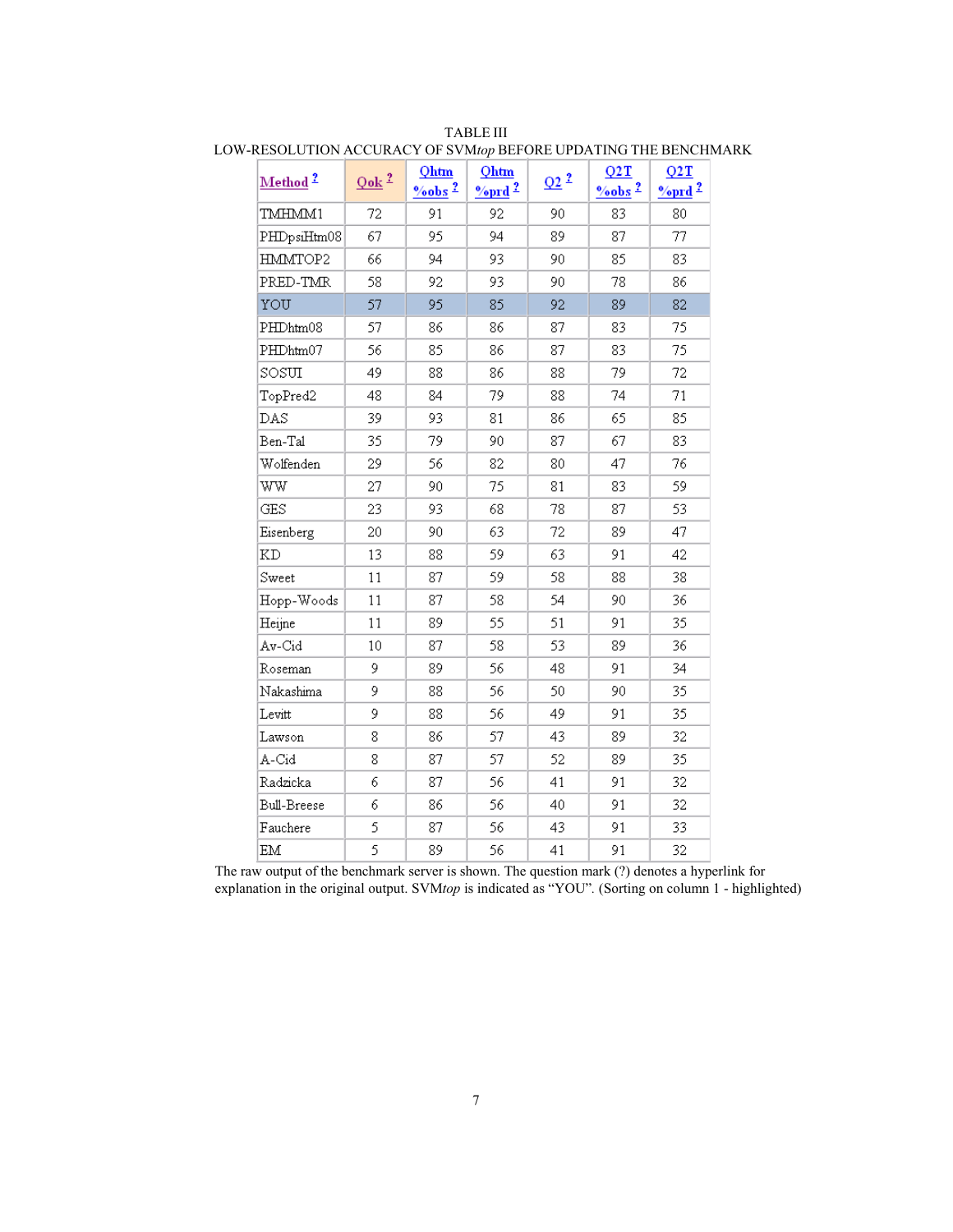| <b>Method</b>      | <b>False</b><br><b>Positives</b> | High-<br>resolution | Low-<br>resolution |
|--------------------|----------------------------------|---------------------|--------------------|
| YOU                | 0                                | 0                   | 0                  |
| SOSUI              | 1                                | 8                   | 4                  |
| TMHMM1             | 1                                | 8                   | 4                  |
| PHDhtm08           | 2                                | 19                  | 23                 |
| PHDpsihtm          | 2                                | 3                   | 8                  |
| Wolfenden          | 2                                | 39                  | 13                 |
| Ben-Tal            | 3                                | 11                  | 4                  |
| PHDhtm07           | 3                                | 14                  | 16                 |
| PRED-TMR           | 4                                | 8                   | 1                  |
| HMMTOP2            | 6                                | 0                   | $\mathbf{1}$       |
| TopPred2           | 10                               | 8                   | 11                 |
| DAS                | 16                               | 0                   | 0                  |
| WW                 | 32                               | 0                   | 0                  |
| GES                | 53                               | 0                   | 0                  |
| Eisenberg          | 66                               | 0                   | 0                  |
| KD                 | 81                               | 0                   | 0                  |
| Sweet              | 84                               | 0                   | 0                  |
| Hopp-Woods         | 89                               | 0                   | O                  |
| Nakashima          | 90                               | 0                   | 0                  |
| Heijne             | 92                               | 0                   | 0                  |
| Levitt             | 93                               | 0                   | 0                  |
| A-Cid              | 95                               | 0                   | 0                  |
| Av-Cid             | 95                               | 0                   | 0                  |
| Roseman            | 95                               | 0                   | 0                  |
| Lawson             | 98                               | 0                   | 0                  |
| FM                 | 99                               | 0                   | 0                  |
| Fauchere           | 99                               | 0                   | 0                  |
| <b>Bull-Breese</b> | 100                              | 0                   | 0                  |
| Radzicka           | 100                              | 0                   | Ō                  |

## TABLE IV CONFUSION WITH SOLUBLE PROTEINS BEFORE UPDATING THE BENCHMARK

The raw output of the benchmark server is shown. SVM*top* is indicated as "YOU"*.* (Sorting on column 1 - highlighted)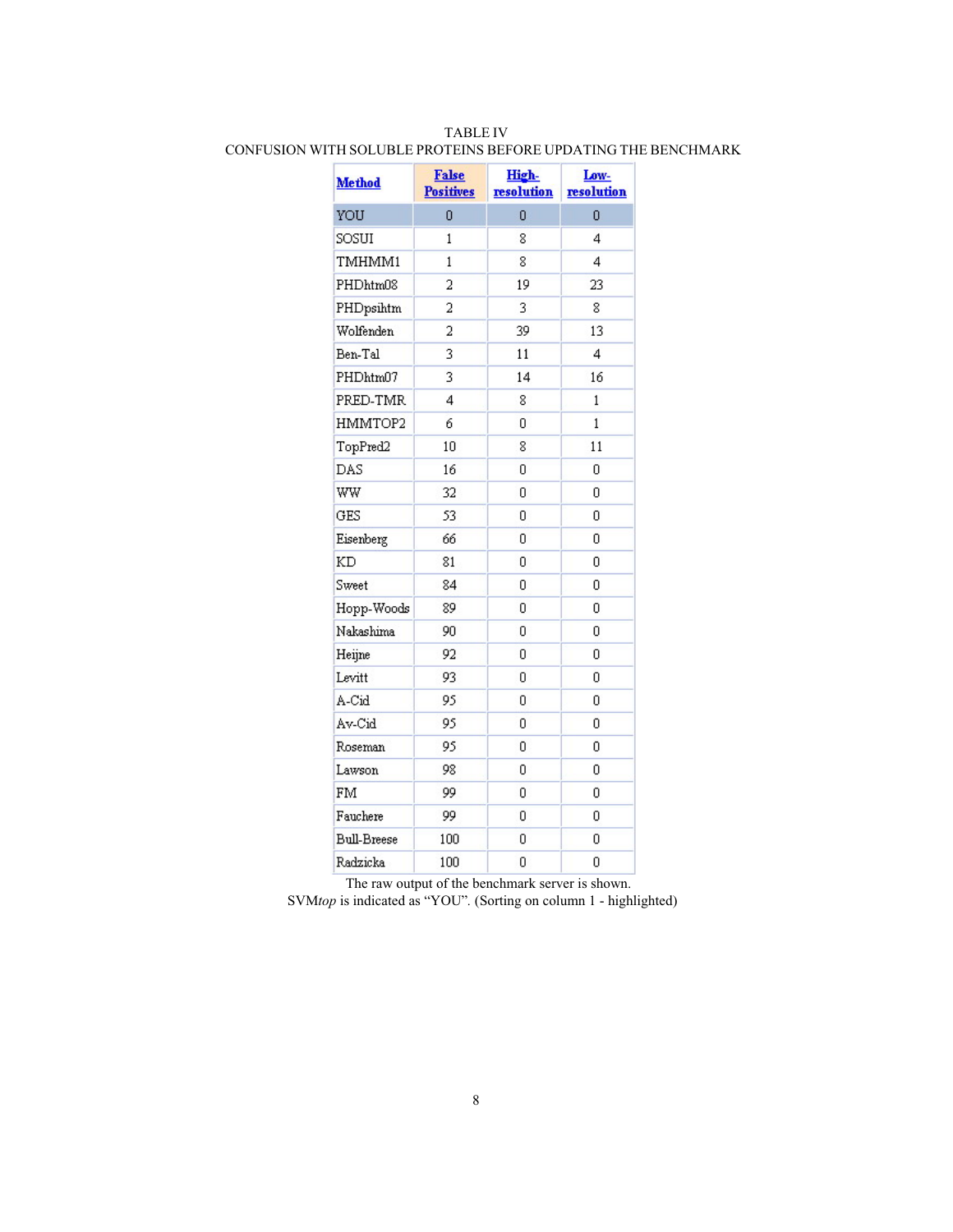## TABLE V CONFUSION WITH SIGNAL PEPTIDES BEFORE UPDATING THE BENCHMARK

| Method             | % of proteins with<br>signal proteins |
|--------------------|---------------------------------------|
| PHDpsihtm08        | 23                                    |
| PHDhtm08           | 24                                    |
| Wolfenden          | 26                                    |
| TMHMM1             | 34                                    |
| PRED-TMR           | 41                                    |
| PHDhtm07           | 45                                    |
| HMMTOP2            | 48                                    |
| Ben-Tal            | 57                                    |
| SOSUI              | 61                                    |
| TopPred2           | 82                                    |
| ww                 | 90                                    |
| YOU                | 93                                    |
| DAS                | 97                                    |
| GES                | 98                                    |
| A-Cid              | 99                                    |
| Av-Cid             | 99                                    |
| <b>Bull-Breese</b> | 99                                    |
| EM                 | 99                                    |
| Eisenberg          | 99                                    |
| Fauchere           | 99                                    |
| Heijne             | 99                                    |
| Hopp-Woods         | 99                                    |
| KD                 | 99                                    |
| Lawson             | 99                                    |
| Levitt             | 99                                    |
| Nakashima          | 99                                    |
| Radzicka           | 99                                    |
| Roseman            | 99                                    |
| Sweet              | QQ                                    |

The raw output of the benchmark server is shown.

SVM*top* is indicated as "YOU"*.* (Sorting on column 1 - highlighted)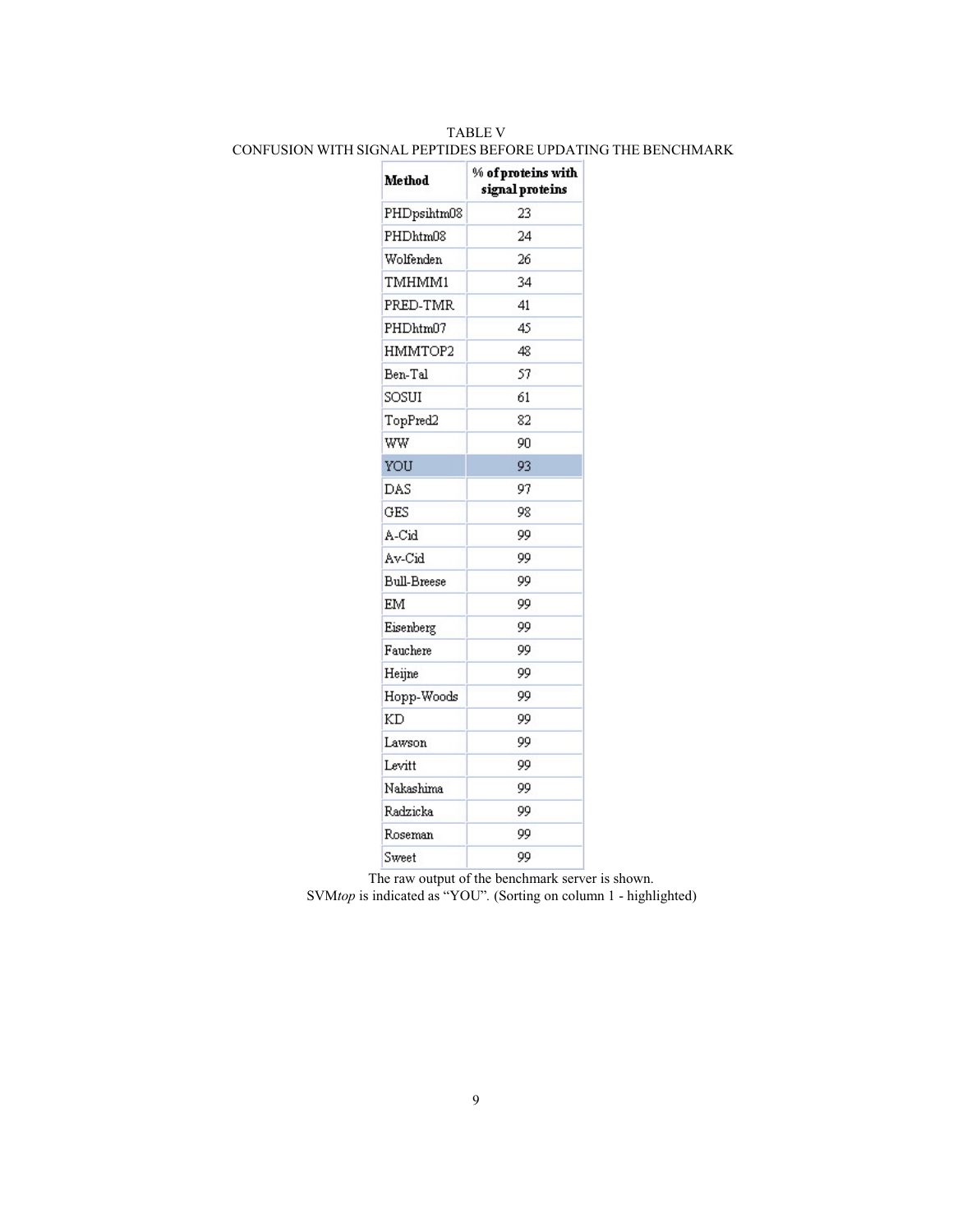#### *B. Issues of the original benchmark*

In the process of updating the topological information using the annotations from the latest version of SwissProt Release 54.1, we discovered that there are many issues with the original benchmark:

- 1. It contains protein annotations of low reliability: This benchmark contains 49 proteins that are taken from Trust Level D of Möller's data set. According to the original publication by Möller [19], "annotations assigned the trust level D should not be used for training or testing purposes." These proteins annotated with low reliability level may lead to a biased evaluation. The 49 proteins are (identified by the protein number as given in the benchmark): 37, 40, 42, 48, 49, 54, 55, 56, 58, 59, 71, 81, 85, 86, 87, 89, 94, 99, 100, 101, 103, 104, 105, 110, 111, 112, 113, 117, 118, 119, 120, 122, 132, 137, 139, 146, 149, 151, 152, 156, 163, 164, 165, 171, 173, 178, 180, 184, and 191.
- 2. Signal peptides are not removed from some low-resolution TM proteins: When we closely examined the TM proteins individually, we found 28 proteins that have sequences containing signal peptides as annotated by SwissProt Release 54.1. They should have been removed for testing purposes to avoid biases. The proteins that contain signal peptides are (identified by the protein number as given in the benchmark): 36, 41, 43, 57, 69, 74, 86, 87, 96, 98, 100, 101, 102, 103, 117, 118, 119, 122, 139, 145, 146, 149, 152, 154, 160, 173, 180, and 191. We kept the signal peptides (SPs) to evaluate the agreement between the benchmark and the annotations from SwissProt to test for consistency between the two. However, we removed the SPs for a fair evaluation of all methods in the updated benchmark.
- 3. It contains redundant proteins: We found two pairs of proteins that have 100% sequence identity (high-resolution TM proteins: 21 and 2243; soluble proteins: 2078 and 2079). This contradicts with the paper by Kernytsky and Rost, in which the authors claimed that all redundant proteins were filtered out [17].
- 4. Others: Incorrect protein IDs; Two protein IDs were incorrect when we matched the sequences using Chen-2002. According to Chen-2002, protein 166 is PTMA\_ECOLI, but the correct ID should be PTM3C\_ECOLI. Similarly, protein 36 should be 1B27\_HUMAN, not 1B14\_HUMAN.

#### *C. Inconsistency with SwissProt Release 54.1*

We identified 38 high-resolution and 165 low-resolution TM proteins from the original benchmark and retrieved their respective annotations from SwissProt. To evaluate the consistency between the benchmark's annotations and the SwissProt's, we uploaded the annotations from SwissProt as our own prediction onto the server (http://cubic.bioc.columbia.edu/tmh\_benchmark.). If there is a high agreement between the two, the accuracy should be very high. If not, it is very likely that the annotations in the benchmark is not consistent with the SwissProt, and could be out of date. We kept all the redundant proteins and signal peptides in this evaluation; signal peptides were treated as 'loops' when we uploaded the SwissProt annotations. The results for high- and low-resolution TM proteins are listed in Table VI and Table VII, respectively.

From the results of Table VI and Table VII, it is clear that there is some significant disagreement between the annotations in SwissProt Release 54.1 and that of the benchmark. The *Qok* of both data sets are around 77-78%, and this means that there is more than 20% in each data set that has some inconsistencies. This means that more than 20% of the data sets contain outdated information. Furthermore, given the many issues discovered while updating the data set described above, it is of no surprise that the original benchmark could be biased. Therefore, we not only found the original benchmark full of unreliable information and noises, but also outdated annotations.

#### *D. Comparison of SVMtop with other methods using the updated benchmark*

We updated the benchmark using the current annotations from SwissProt, and removed the issues such as redundancy and signal peptides. This resulted in a total of 37 high-resolution and 165 low-resolution proteins. We re-evaluated ten top-performing approaches using the updated benchmark. The results are shown in Table VIII and Table IX.

From the results of the evaluation using the updated benchmark, SVM*top* performs competitively against other methods in terms of all of the per-protein, per-segment, and per-residue scores. A dramatic improvement is seen in  $Q_{ok}$  by evaluating using the updated benchmark; low-resolution data set before updating (57%) and after (83%). Since the number of samples in high-resolution is small (37), it is probably not convincing by drawing conclusion based on it. However, we also observed some improvement in *Qok* as well, from 75% (before updating) to 86% (after updating). The improvement is likely a result of removing the noises and updating the correct topological information in the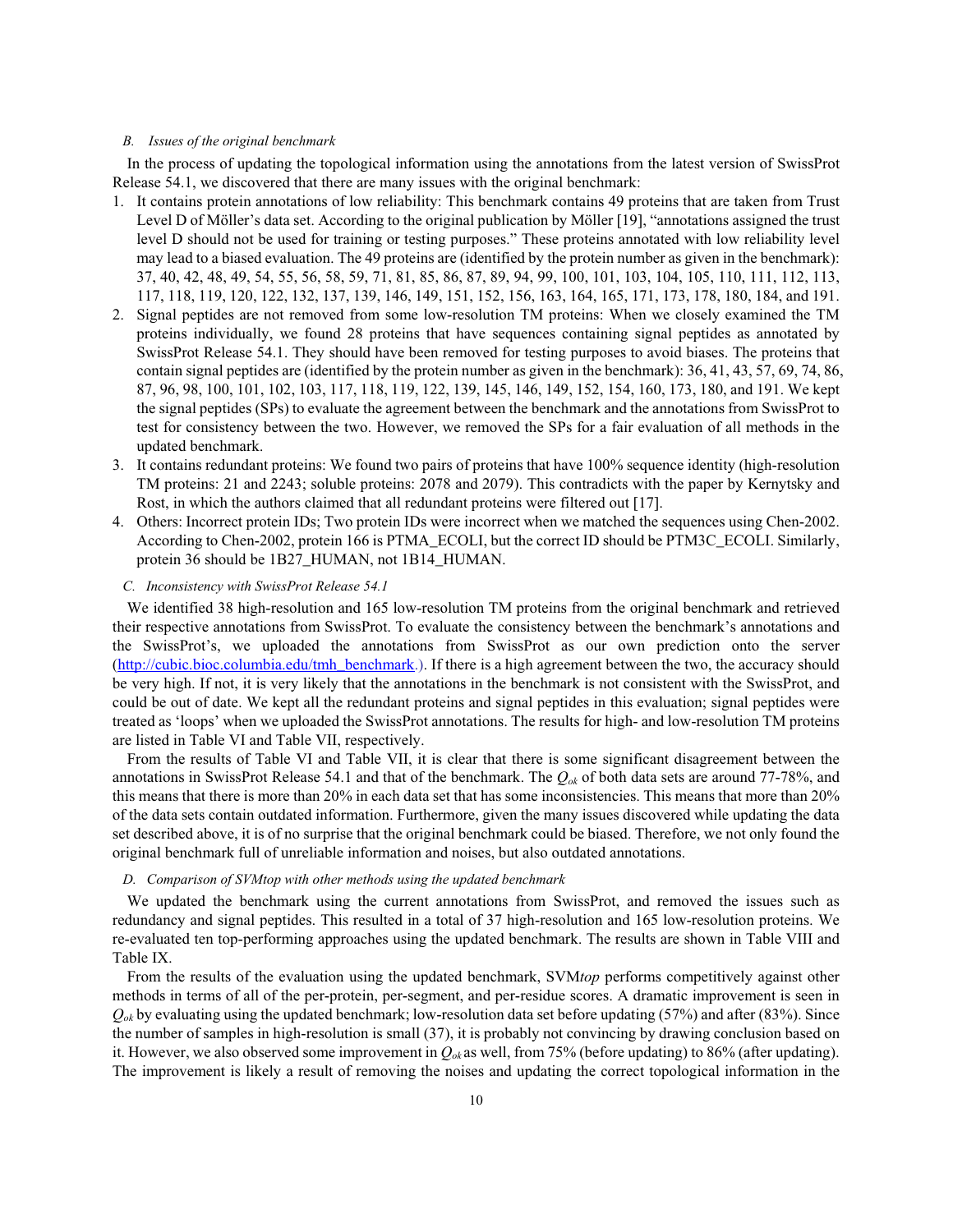benchmark. Since SVM*top* was trained on a more recent version of SwissProt, its performance is less likely to suffer from data inconsistency when evaluated by benchmarks of updated annotations. This could also mean that for those methods that were trained using Möller's data set but did not renew the topological annotations, the assessment may not truly reflect the predictive power of individual methods. Another highly ranked method, MEMSAT3, obtains 89% in *Qok* for high-resolution data set, and 78% for low-resolution set. Phobius and its homologous version, PolyPhobius, also rank as the top methods in both data sets. These results are consistent with our evaluations [13, 20].

| Method <sup>2</sup> | $Q$ ok <sup>2</sup> | Ohtm<br>$\frac{9}{6}$ obs <sup>2</sup> | Qhtm<br>$\frac{9}{\sqrt{2}}$ | Q2 <sup>2</sup> | Q2T<br>$\frac{9}{6}$ obs <sup>2</sup> | Q2T<br>$\frac{9}{\sqrt{2}}$ |
|---------------------|---------------------|----------------------------------------|------------------------------|-----------------|---------------------------------------|-----------------------------|
| PHDpsihtm08         | 84                  | 99                                     | 98                           | 80              | 76                                    | 83                          |
| HMMTOP2             | 83                  | 99                                     | 99                           | 80              | 69                                    | 89                          |
| DAS                 | 79                  | 99                                     | 96                           | 72              | 48                                    | 94                          |
| YOU                 | 77                  | 94                                     | 91                           | 89              | 85                                    | 88                          |
| TopPred2            | 75                  | 90                                     | 90                           | 77              | 64                                    | 83                          |
| TMHMM1              | 71                  | 90                                     | 90                           | 80              | 68                                    | 81                          |
| SOSUI               | 71                  | 88                                     | 86                           | 75              | 66                                    | 74                          |
| PHDhtm07            | 69                  | 83                                     | 81                           | 78              | 76                                    | 82                          |
| KD                  | 65                  | 94                                     | 89                           | 67              | 79                                    | 66                          |
| PHDhtm08            | 64                  | 77                                     | 76                           | 78              | 76                                    | 82                          |
| <b>GES</b>          | 64                  | 97                                     | 90                           | 71              | 74                                    | 72                          |
| PRED-TMR            | 61                  | 84                                     | 90                           | 76              | 58                                    | 85                          |
| Ben-Tal             | 60                  | 79                                     | 89                           | 72              | 53                                    | 80                          |
| Eisenberg           | 58                  | 95                                     | 89                           | 69              | 77                                    | 68                          |
| Hopp-Woods          | 56                  | 93                                     | 86                           | 62              | 80                                    | 61                          |
| ww                  | 54                  | 95                                     | 91                           | 71              | 71                                    | 72                          |
| Roseman             | 52                  | 94                                     | 83                           | 58              | 83                                    | 58                          |
| Av-Cid              | 52                  | 93                                     | 83                           | 60              | 83                                    | 58                          |
| Levitt              | 48                  | 91                                     | 84                           | 59              | 80                                    | 58                          |
| A-Cid               | 47                  | 95                                     | 83                           | 58              | 80                                    | 56                          |
| Heijne              | 45                  | 93                                     | 82                           | 61              | 85                                    | 58                          |
| Bull-Breese         | 45                  | 92                                     | 82                           | 55              | 85                                    | 55                          |
| Sweet               | 43                  | 90                                     | 83                           | 63              | 83                                    | 60                          |
| Radzicka            | 40                  | 93                                     | 79                           | 56              | 85                                    | 55                          |
| Nakashima           | 39                  | 88                                     | 83                           | 60              | 84                                    | 58                          |
| Fauchere            | 36                  | 92                                     | 80                           | 56              | 84                                    | 56                          |
| Lawson              | 33                  | 86                                     | 79                           | 55              | 84                                    | 54                          |
| EM                  | 31                  | 92                                     | 77                           | 57              | 85                                    | 55                          |
| Wolfenden           | 28                  | 43                                     | 62                           | 62              | 28                                    | 56                          |

| <b>TABLE VI</b>                                    |  |
|----------------------------------------------------|--|
| HIGH RESOLUTION ACCURACY OF SWISSPROT RELEASE 54.1 |  |

The raw output of the benchmark server is shown. The question mark (?) denotes a hyperlink for explanation in the original output. SwissProt Release 54.1 is indicated as "YOU"*.* (Sorting on column 1 highlighted)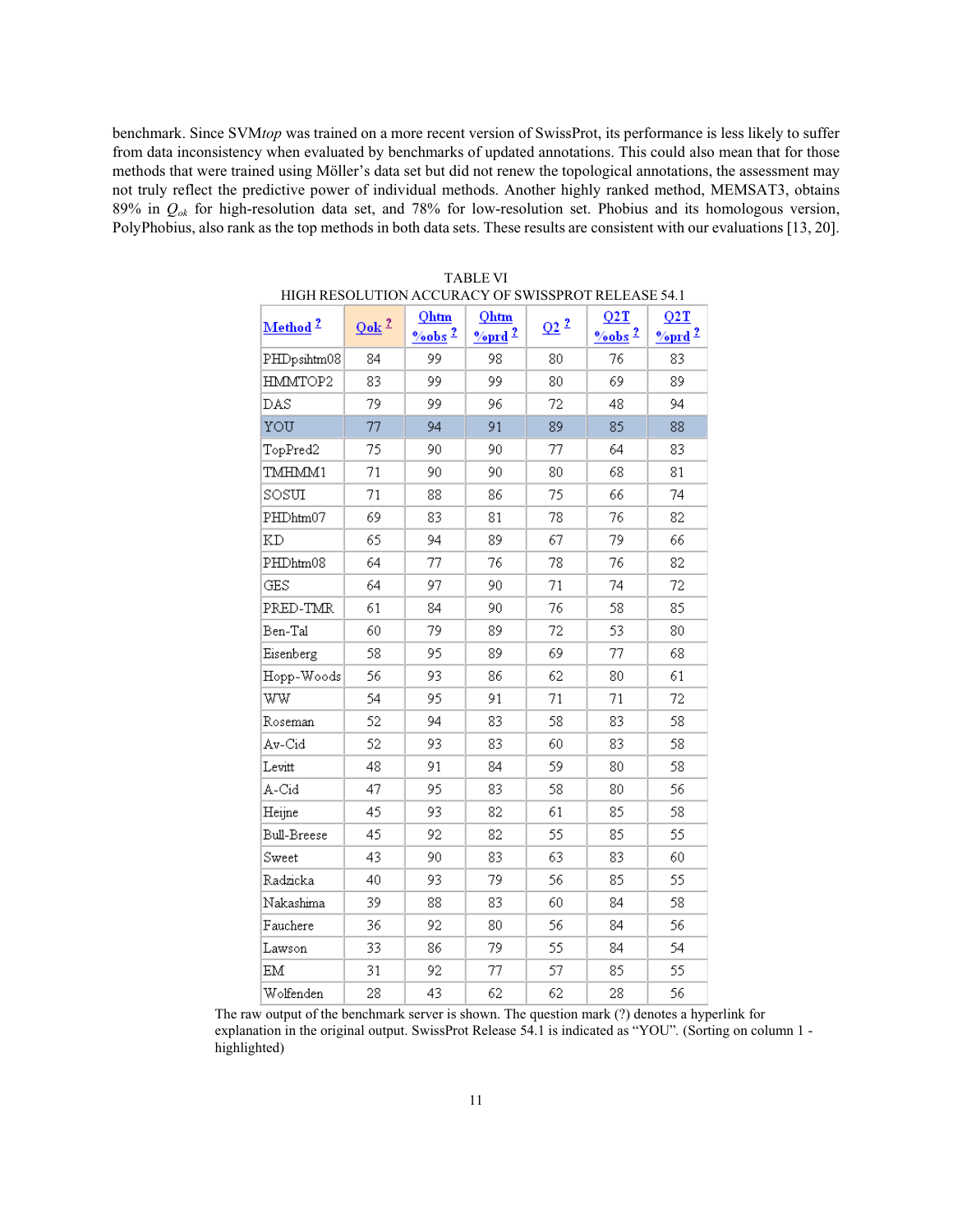| Method <sup>2</sup> | $Q$ ok <sup>2</sup> | Qhtm<br>$\frac{9}{6}$ obs <sup>2</sup> | Qhtm<br>$\frac{9}{\sqrt{2}}$ | $Q2^2$ | Q2T<br>$\frac{9}{6}$ obs <sup>2</sup> | Q2T<br>$\frac{9}{\sqrt{2}}$ |
|---------------------|---------------------|----------------------------------------|------------------------------|--------|---------------------------------------|-----------------------------|
| YOU                 | 78                  | 96                                     | 94                           | 97     | 95                                    | 91                          |
| TMHMM1              | 72                  | 91                                     | 92                           | 90     | 83                                    | 80                          |
| PHDpsiHtm08         | 67                  | 95                                     | 94                           | 89     | 87                                    | 77                          |
| HMMTOP2             | 66                  | 94                                     | 93                           | 90     | 85                                    | 83                          |
| PRED-TMR            | 58                  | 92                                     | 93                           | 90     | 78                                    | 86                          |
| PHDhtm08            | 57                  | 86                                     | 86                           | 87     | 83                                    | 75                          |
| PHDhtm07            | 56                  | 85                                     | 86                           | 87     | 83                                    | 75                          |
| SOSUI               | 49                  | 88                                     | 86                           | 88     | 79                                    | 72                          |
| TopPred2            | 48                  | 84                                     | 79                           | 88     | 74                                    | 71                          |
| DAS                 | 39                  | 93                                     | 81                           | 86     | 65                                    | 85                          |
| Ben-Tal             | 35                  | 79                                     | 90                           | 87     | 67                                    | 83                          |
| Wolfenden           | 29                  | 56                                     | 82                           | 80     | 47                                    | 76                          |
| WW                  | 27                  | 90                                     | 75                           | 81     | 83                                    | 59                          |
| GES                 | 23                  | 93                                     | 68                           | 78     | 87                                    | 53                          |
| Eisenberg           | 20                  | 90                                     | 63                           | 72     | 89                                    | 47                          |
| <b>KD</b>           | 13                  | 88                                     | 59                           | 63     | 91                                    | 42                          |
| Sweet               | 11                  | 87                                     | 59                           | 58     | 88                                    | 38                          |
| Hopp-Woods          | 11                  | 87                                     | 58                           | 54     | 90                                    | 36                          |
| Heijne              | 11                  | 89                                     | 55                           | 51     | 91                                    | 35                          |
| Av-Cid              | 10 <sup>10</sup>    | 87                                     | 58                           | 53     | 89                                    | 36                          |
| Roseman             | 9                   | 89                                     | 56                           | 48     | 91                                    | 34                          |
| Nakashima           | 9                   | 88                                     | 56                           | 50     | 90                                    | 35                          |
| Levitt              | 9                   | 88                                     | 56                           | 49     | 91                                    | 35                          |
| Lawson              | 8                   | 86                                     | 57                           | 43     | 89                                    | 32                          |
| A-Cid               | 8                   | 87                                     | 57                           | 52     | 89                                    | 35                          |
| Radzicka            | 6                   | 87                                     | 56                           | 41     | 91                                    | 32                          |
| Bull-Breese         | 6                   | 86                                     | 56                           | 40     | 91                                    | 32                          |
| Fauchere            | 5                   | 87                                     | 56                           | 43     | 91                                    | 33                          |
| ΕM                  | 5                   | 89                                     | 56                           | 41     | 91                                    | 32                          |

TABLE VII LOW RESOLUTION ACCURACY OF SWISSPROT RELEASE 54.1

The raw output of the benchmark server is shown. The question mark (?) denotes a hyperlink for explanation in the original output. SwissProt Release 54.1 is indicated as "YOU"*.* (Sorting on column 1 highlighted)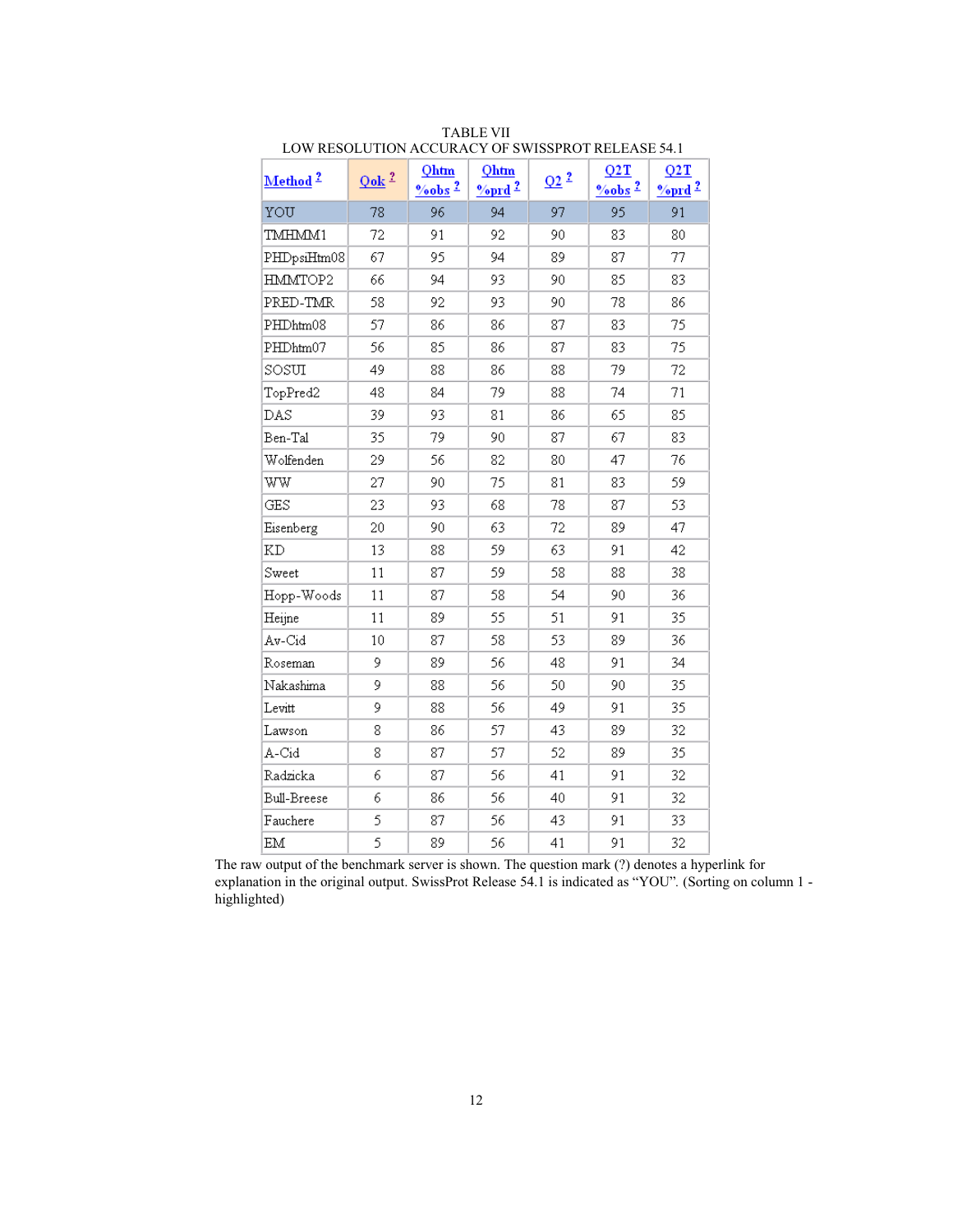|                      | Per-protein $(\% )$ | Per-segment $(\% )$                                              |                                                                 |                | Per-residue $(\% )$         |                            |            |  |
|----------------------|---------------------|------------------------------------------------------------------|-----------------------------------------------------------------|----------------|-----------------------------|----------------------------|------------|--|
| Method               | $Q_{ok}$            | $\mathcal{Q}_{\scriptscriptstyle htm}^{\scriptscriptstyle\%obs}$ | $\mathcal{Q}_{\mathit{htm}}^{\scriptscriptstyle\%\textit{prd}}$ | Q <sub>2</sub> | $\mathcal Q_{2T}^{''\!obs}$ | $\mathcal{Q}_{2T}^{\%prd}$ | <b>MCC</b> |  |
| <b>SVMtop</b>        | 86.4865 (32/37)     | 94.6565                                                          | 99.2000                                                         | 93.4627        | 88.3428                     | 94.0309                    | 0.8399     |  |
| TMHMM2               | 78.3784 (29/37)     | 90.8397                                                          | 98.3471                                                         | 84.8769        | 76.1185                     | 89.5146                    | 0.6984     |  |
| HMMTOP2              | 78.3784 (29/37)     | 92.3664                                                          | 96.0317                                                         | 83.6246        | 73.8500                     | 87.0082                    | 0.6569     |  |
| PHDhtm v1.96         | 59.4565 (22/37)     | 85.4962                                                          | 94.9153                                                         | 79.8252        | 63.5161                     | 90.0402                    | 0.6109     |  |
| MEMSAT3              | 89.1892 (33/37)     | 95.4198                                                          | 98.4252                                                         | 86.5978        | 81.3170                     | 88.8468                    | 0.7317     |  |
| TopPred <sub>2</sub> | 75.6757 (28/37)     | 89.3130                                                          | 97.5000                                                         | 84.0827        | 71.0775                     | 89.7018                    | 0.6626     |  |
| <b>SOSUI 1.1</b>     | 75.6757 (28/37)     | 91.6031                                                          | 97.5610                                                         | 82.3361        | 76.2445                     | 86.0597                    | 0.6650     |  |
| SPLIT4               | 83.7838 (31/37)     | 93.1298                                                          | 93.3871                                                         | 84.4134        | 80.8759                     | 86.1409                    | 0.7007     |  |
| ConPred II           | 81.0811 (30/37)     | 93.1298                                                          | 96.8254                                                         | 86.2441        | 74.9842                     | 90.3569                    | 0.6979     |  |
| Phobius              | 78.3784 (29/37)     | 92.3664                                                          | 98.3740                                                         | 84.4991        | 77.6938                     | 89.1218                    | 0.7065     |  |
| PolyPhobius          | 83.7838 (31/37)     | 94.6565                                                          | 97.6378                                                         | 86.1955        | 80.2773                     | 90.5151                    | 0.7402     |  |

TABLE VIII ACCURACY OF HIGH-RESOLUTION TM PROTEINS BASED ON UPDATED BENCHMARK

The total number of high-resolution proteins is 37; one redundant protein (protein number: 2243; PDB ID: 1prc\_h) is removed.

# ACCURACY OF LOW-RESOLUTION TM PROTEINS BASED ON UPDATED BENCHMARK Method Per-protein  $\frac{(\%)}{(\%)}$  Per-segment  $\frac{(\%)}{(\%)}$  Per-residue  $\frac{(\%)}{(\%)}$  $Q_{ok}$   $Q_{htm}^{\%obs}$  $Q_{{\scriptscriptstyle htm}}^{{\scriptscriptstyle\gamma}{\scriptscriptstyle\alpha\!\!{{\scriptscriptstyle\gamma}}\!\!{{\scriptscriptstyle\gamma}}\!\!{{\scriptscriptstyle\gamma}}\!{{\scriptscriptstyle\gamma}}}}$   $Q_2$  $\mathcal Q_{2T}^{\scriptscriptstyle\%obs}$  $\mathcal{Q}_{2T}^{\tiny \%\textit{prd}}$  MCC **SVM***top* **83.0303 (137/165) 96.3989 98.0282 94.8582 92.8303 89.0381 0.8810**  TMHMM2 75.1515 (124/165) 90.5817 94.6454 91.0567 83.8260 83.9784 0.7904 HMMTOP2 76.3636 (125/165) 94.3213 92.4016 91.4575 84.5456 84.1148 0.7958 PHDhtm v1.96 61.8182 (102/165) 90.4432 90.4432 89.5834 77.1295 84.8826 0.7552 MEMSAT3 77.5758 (128/165) 92.7978 94.4993 90.4748 85.6217 80.9363 0.7800 TopPred2 51.5152 (85/165) 87.1191 89.8571 89.6116 78.0954 81.9970 0.7418 SOSUI 1.1 61.8182 (102/165) 87.2576 93.7500 88.6461 79.9430 80.2708 0.7411 SPLIT4 76.3636 (125/165) 93.3518 93.0939 89.6165 88.1628 77.6921 0.7717 ConPred II 76.3636 (125/165) 94.4598 93.8102 92.1497 85.2716 86.0076 0.8132 Phobius 75.1515 (124/165) 91.8283 95.3957 90.6124 84.5845 84.8375 0.8010 PolyPhobius 72.1212 (119/165) 93.0748 92.6897 91.2168 87.1321 84.2010 0.8122

TABLE IX

The total number of low-resolution proteins is 165.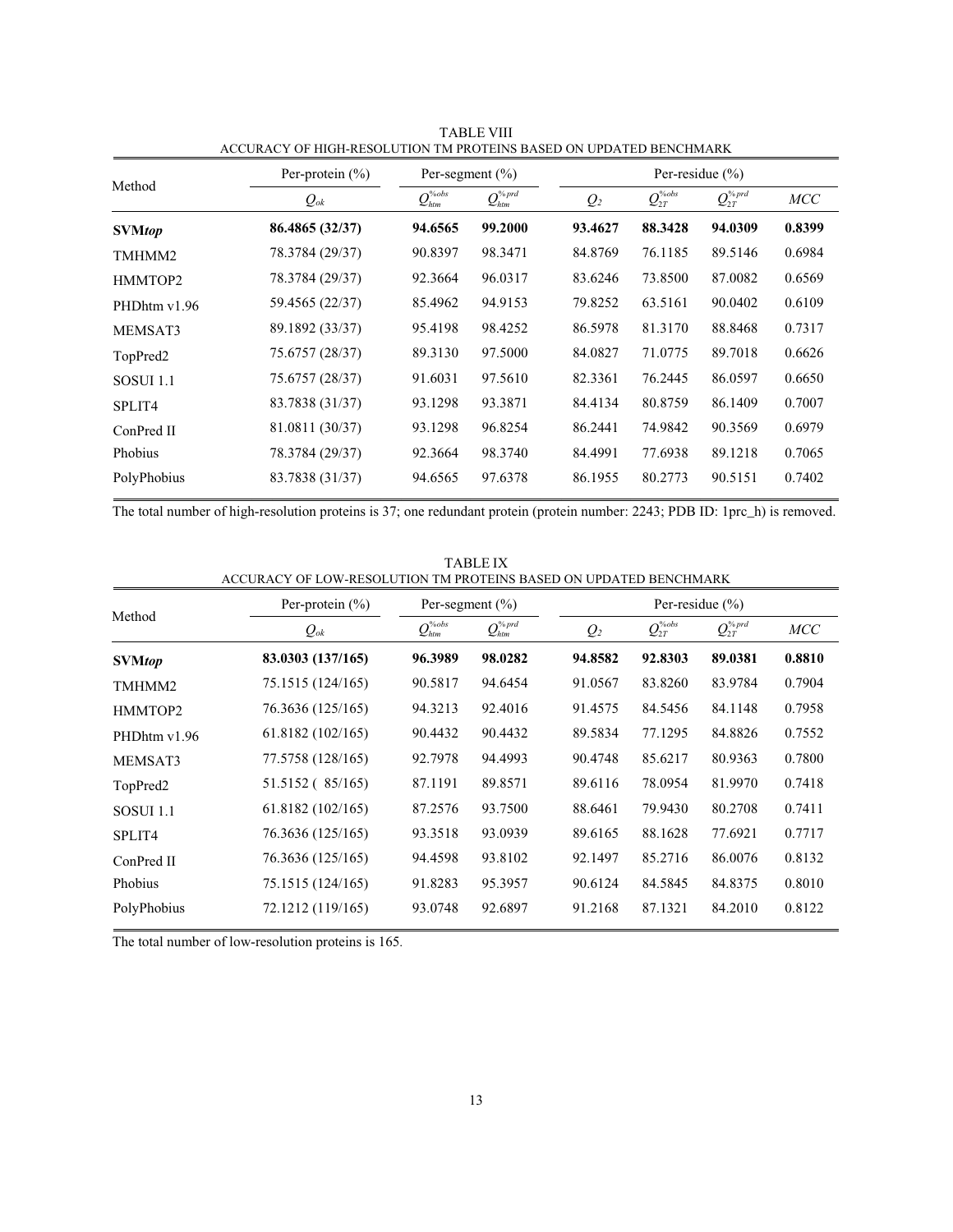# IV. CONCLUSION

From our analysis of the benchmark by Kernytsky and Rost [17], it is evident that there are some critical issues about the benchmark that would adversely affect how the results are interpreted for an objective comparison. A large portion of low-resolution TM proteins (49/165) contains annotations of low reliability and signal peptides (28/165). Another issue with this benchmark is its annotations that are inconsistent with the current information in SwissProt Release 54.1. We have shown that, by updating the annotations and removing the critical issues inherent in the original data, a more objective evaluation that agrees with previous results can be obtained. In summary, the original benchmark should not be used for a fair comparison; if used, the results should be carefully interpreted because the results may be affected to a large extent due to the existing biases in the data. With the continual updates in SwissProt, we believe that it is of utmost importance to update the topological information whenever possible. This has a significant impact on developing TM topology prediction methods because the training and testing data must be updated in order to achieve better performance. In addition, the results also suggest a strong need for development of a new benchmark of annotations, free of inconsistencies and noises (manuscript in preparation). We also provide the updated benchmark for public use. It is available at http://bio-cluster.iis.sinica.edu.tw/~bioapp/SVMtop/dataset.htm.

#### **REFERENCES**

- [1] Wallin E and von Heijne G. Genome-wide analysis of integral membrane proteins from eubacterial, archaean, and eukaryotic organisms. *Protein Sci* 1998; **7:** 1029-1038.
- [2] Stevens TJ and Arkin IT. The effect of nucleotide bias upon the composition and prediction of transmembrane helices. *Protein Sci* 2000; **9:** 505-511.
- [3] Krogh A, Larsson B, von Heijne G, and Sonnhammer EL. Predicting transmembrane protein topology with a hidden Markov model: application to complete genomes. *J Mol Biol* 2001; **305:** 567-580.
- [4] Ubarretxena-Belandia I and Engelman DE. Helical membrane proteins: diversity of functions in the context of simple architecture. *Curr Op in Struc Bio* 2001; **11:** 370-376.
- [5] White SH. The progress of membrane protein structure determination. *Protein Sci* 2004; **13:** 1948-1949.
- [6] Berman HM, Westbrook J, Feng Z, Gilliland G, Bhat TN, Weissig H, Shindyalov IN, and Bourne PE. The Protein Data Bank. *Nucleic Acids Res* 2000; **28:** 235-242.
- [7] van Geest M and Lolkema JS. Membrane topology and insertion of membrane proteins: search for topogenic signals. *Microbiol Mol Biol Rev* 2000; **64:** 13-33.
- [8] Kyte J and Doolittle RF. A simple method for displaying the hydropathic character of a protein. *J Mol Biol* 1982; **157:** 105-132.
- [9] Eisenberg D, Weiss RM, and Terwilliger TC. The hydrophobic moment detects periodicity in protein hydrophobicity. *Proc Natl Acad Sci U S A* 1984; **81:** 140-144.
- [10] White SH and Wimley WC. Membrane protein folding and stability: physical principles. *Annu Rev Biophys Biomol Struct* 1999; **28:** 319-365.
- [11] Tusnady GE and Simon I. Principles governing amino acid composition of integral membrane proteins: application to topology prediction. *J Mol Biol* 1998; **283:** 489-506.
- [12] Rost B, Fariselli P, and Casadio R. Topology prediction for helical transmembrane proteins at 86% accuracy. *Protein Sci* 1996; **5:** 1704-1718.
- [13] Lo A, Chiu HS, Sung TY, and Hsu WL. Transmembrane helix and topology prediction using hierarchical SVM classifiers and an alternating geometric scoring function. Proceedings of IEEE Computational Systems Bioinformatics Conference, 2006.
- [14] Ikeda M, Arai M, Lao DM and Shimizu T. Transmembrane topology prediction methods: A re-assessment and improvement by a consensus method using a dataset of experimentally-characterized transmembrane topologies. *In Silico Biol*. 2002, **2**: 19-33.
- [15] Möller S, Croning MDR, and Apwiler R. Evaluations of methods for the prediction of membrane spanning regions. *Bioinformatics* 2001; **17**: 646-653.
- [16] Chen CP, Kernytsky A, and Rost B. Transmembrane helix predictions revisited. *Protein Sci* 2002; **11:** 2774-2791.
- [17] Kernytsky A and Rost B. Static benchmarking of membrane helix predictions. *Nucleic Acids Research*, 2003; **31**(13): 3642-3644.
- [18] Cuthbertson JM, Doyle DA, and Sansom MS. Transmembrane helix prediction: a comparative evaluation and analysis. *Protein Eng. Des. Sel.* 2005, **18**(6): 295-308.
- [19] Möller S, Kriventseva EV, and Apweiler R. A collection of well characterised integral membrane proteins. *Bioinformatics*  2000, **16**(12): 1159-1160.